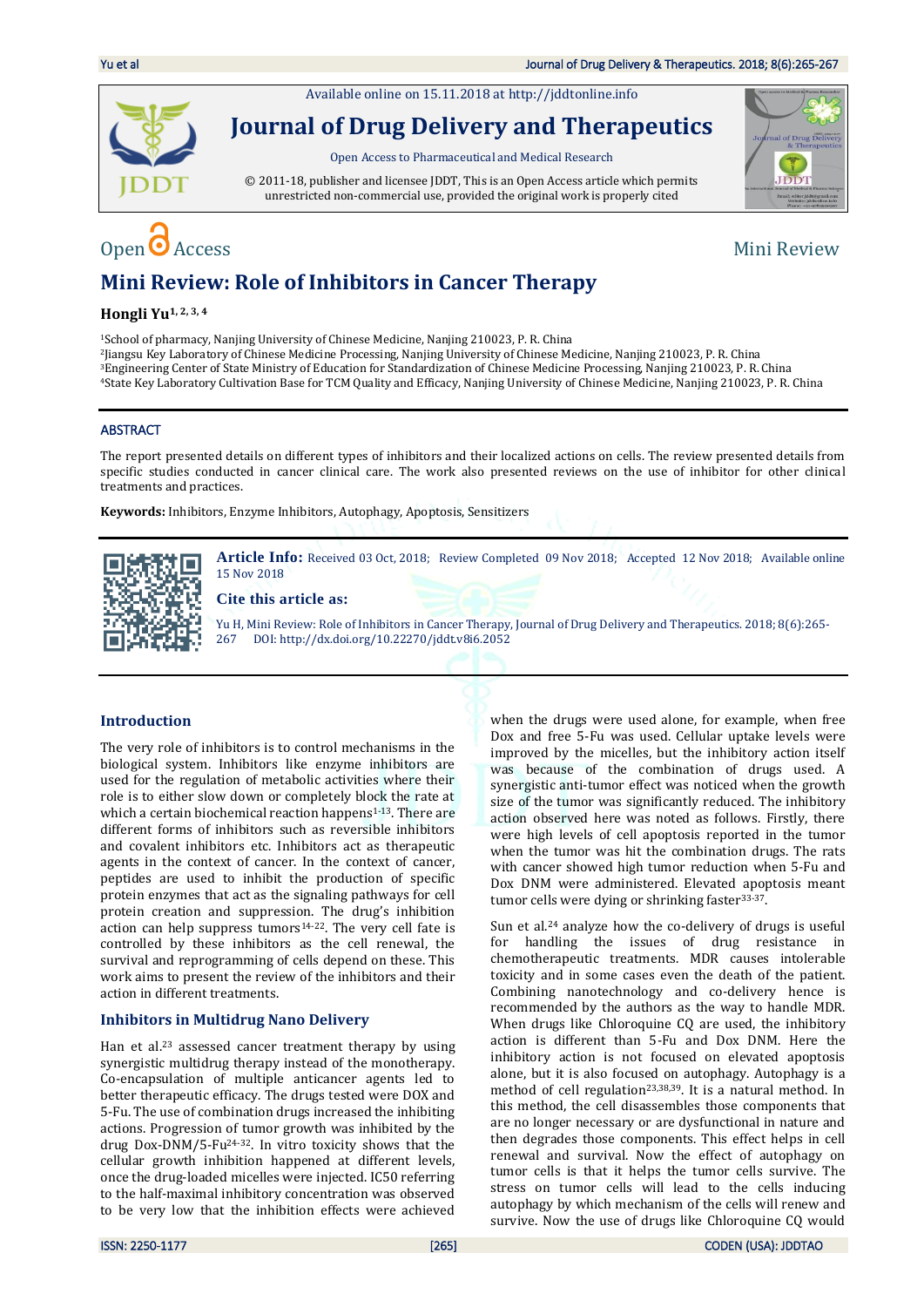inhibit autophagy without which the tumor cells will not be able to offer resistance to chemotherapy. Combining CQ with other drugs for treatment will have the inhibition effects on autophagy hence deliver better anti-cancer effects.

### **Suppressing MDR**

MDR inhibitors such as efflux pump P-gp are useful for suppressing the multidrug resistance effect. When nanoparticles containing combination drugs are used, then there are issues of high cytotoxicity or there are issues of drug resistance. This is a chain reaction where with drug resistance; drugs would have to be increased, leading to more cytotoxicity and so on. The use of MDR inhibitor drugs breaks this cycle. It not only suppresses MDR but also ensures the levels of cytotoxicity are maintained which will have an effect on the tumor cell. MDR inhibitors and the co-delivery process hence are mutually beneficial when producing treatment outcomes.

Inhibitors are used as sensitizers as well. It is the alteration of the apoptosis pathway that leads to multidrug resistance. The use of inhibitors like pyrrolidinedithiocarbamate PDTC which is an NF-κB inhibitor helps re-sensitize these pathways. Once the pathways are re-sensitized by the actions of the PDTC acting as an inhibitor, the cancer cells are more sensitive to the anti-cancer drugs. The MDR effect goes down as well. The cytotoxicity of the delivered chemotherapeutics is thus

### **References**

- 1. Qiao H.*, et al.* Orally delivered polycurcumin responsive to bacterial reduction for targeted therapy of inflammatory bowel disease. *Drug Delivery* 2017; **24**:233-242.
- 2. Liu F., Sun Y., Kang C. & Zhu H. Pegylated Drug Delivery Systems: From Design to Biomedical Applications. *Nano LIFE* 2016; **6**:1642002.
- 3. Sun Y., Kang C., Yao Z., Liu F. & Zhou Y. Peptide-Based Ligand for Active Delivery of Liposomal Doxorubicin. *Nano Life* 2016; **6**:1642004 .
- 4. Fan S., Huang K., Ai R., Wang M. & Wang W. Predicting CpG methylation levels by integrating Infinium HumanMethylation450 BeadChip array data. *Genomics* 2016; **107**:132-137.
- 5. Qiao H.*, et al.* Redox-triggered mitoxantrone prodrug micelles for overcoming multidrug-resistant breast cancer. *Journal of drug targeting* 2018; **26**:75-85.
- 6. Kang C., Qin J., Osei W. & Hu K. Regulation of protein kinase C-epsilon and its age-dependence. *Biochemical and Biophysical Research Communications* 2017; **482**:1201- 1206.
- 7. Sun, Y.*, et al.* RGD Peptide‐Based Target Drug Delivery of Doxorubicin Nanomedicine. *Drug development research* 2017; **78**:283-291.
- 8. Kang C. & Hu K. Role of caveolin-3 in adenosine-induced increase in mitochondrial PKCε. *The FASEB Journal* 2013; **27**:1191.1197-1191.1197 .
- 9. Cheng X. & Lee R.J. The role of helper lipids in lipid nanoparticles (LNPs) designed for oligonucleotide delivery. *Adv Drug Deliv Rev* 2016; **99**:129-137.
- 10. Sun Y. & Kang, C. Self-Assembly of Peptides into Hydrogel. *Journal of Organic & Inorganic Chemistry* 2016; **2**:5.
- 11. Yao Z., Sun, Y. & Kang C. Structure and self-assembly of multicolored Naphthalene Diimides Semiconductor. *Nano LIFE* 2016; **6**:1642007.

### Yu et al Journal of Drug Delivery & Therapeutics. 2018; 8(6):265-267

balanced and it is possible for the treatment to have an improved response than before the use of the sensitizer. Similarly, Yang et al. in their work identify how inhibition effects of loaded exosomes will induce cell arrest. Cell growth or regulation arrest will lead to cell destruction, which is important for cancer cell growth control. CDK4 protein production was reduced by as much as 60 percent in tumor tissues. Tumor growth tested in-vivo showed the reduction.

### **Other Clinical Effects**

Research works to highlight the use of inhibitors in different treatment requirements. For instance, researcher Li et al<sup>14</sup>. identified that tyrosinase inhibitor actions were helpful for the control of skin pigmentation. The specific activity was on melanin productions. Such work and understanding of inhibitor actions are useful for the treatment of neurodegenerative diseases. Similarly, Chen et al. argue for the efficacy of cholinesterase inhibitors that are part of the therapeutic strategy for Alzheimer's disease (AD).

### **Conclusion**

This report reviewed the different inhibitors and their action on different treatment plans. Much of the work was focused on improving the efficacy of cancer treatment plans. The work discussed inhibitors being analyzed for other issues like the AD and neurodegenerative diseases.

- 12. Cheng X.*, et al.* T7 Peptide-Conjugated Lipid Nanoparticles for Dual Modulation of Bcl-2 and Akt-1 in Lung and Cervical Carcinomas. *Molecular pharmaceutics* 2018; **15**:4722-4732.
- 13. Zhong X., Sun, Y., Kang C. & Wan G. The theory of dielectrophoresis and its applications on medical and materials research. *European Journal of BioMedical Research* 2017; **2**:7-11.
- 14. Li Q.*, et al.* Identification by shape-based virtual screening and evaluation of new tyrosinase inhibitors. *PeerJ* 2018; **6**:e4206.
- 15. Chen Y.*, et al.* Identification of 4-aminoquinoline core for the design of new cholinesterase inhibitors. *PeerJ* **4**, e2140 (2016).
- 16. Kang C. & Hu K. Impact of hypoxia in the expression and regulation of the TASK-1 potassium channel in cardiac myocytes. *The FASEB Journal* 2016; **30**:lb598-lb598.
- 17. Kang C. *Ion channels, protein kinase C and caveolae in cardioprotection*, (The Ohio State University, 2015).
- 18. Yung B.C.*, et al.* Lipid nanoparticles composed of quaternary amine–tertiary amine cationic lipid combination (QTsome) for therapeutic delivery of AntimiR-21 for lung cancer. *Molecular pharmaceutics* 2016; **13**:653-662.
- 19. Cheng X.*, et al.* Lipid Nanoparticles Loaded with an Antisense Oligonucleotide Gapmer Against Bcl-2 for Treatment of Lung Cancer. *Pharmaceutical research* 2017; **34**:310-320.
- 20. Fan S. & Chi W. Methods for genome-wide DNA methylation analysis in human cancer. *Brief Funct Genomics* 2016; **15**:432-442.
- 21. Kang C. & Hu K. Modulation of the two-pore domain potassium channel TASK-1 by caveolin-3. *The FASEB Journal* 2015; **29**:845.814.
- 22. Kang C., Sun Y., Wang M. & Cheng X. Nanosized camptothecin conjugates for single and combined drug